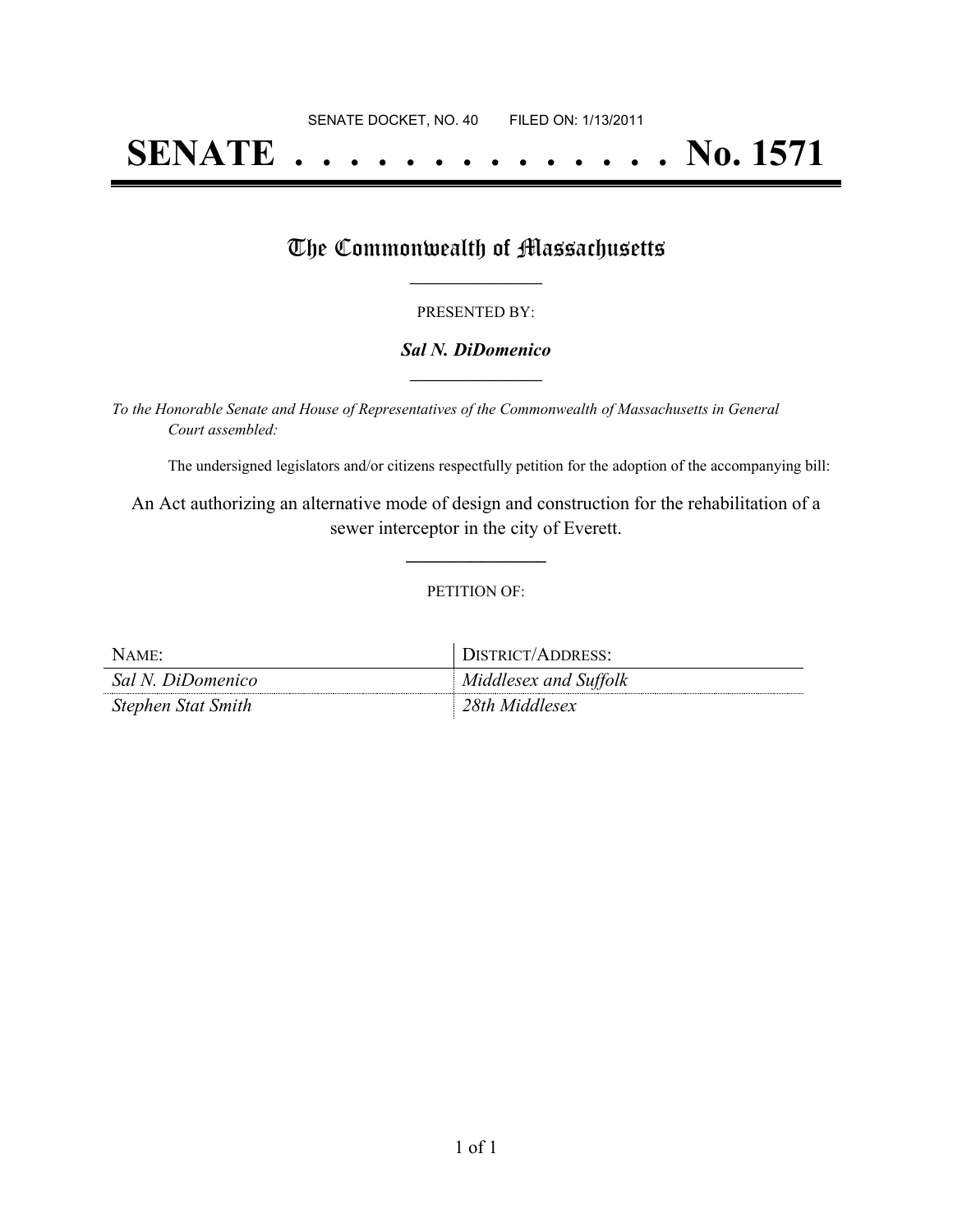## SENATE DOCKET, NO. 40 FILED ON: 1/13/2011 **SENATE . . . . . . . . . . . . . . No. 1571**

By Mr. DiDomenico, petition (accompanied by bill, Senate, No. 1571) of Sal N. DiDomenico and Stephen Stat Smith for legislation to authorize an alternative mode of design and construction for the rehabilitation of a sewer interceptor in the city of Everett [Joint Committee on State Administration and Regulatory Oversight].

## The Commonwealth of Massachusetts

**\_\_\_\_\_\_\_\_\_\_\_\_\_\_\_ In the Year Two Thousand Eleven \_\_\_\_\_\_\_\_\_\_\_\_\_\_\_**

An Act authorizing an alternative mode of design and construction for the rehabilitation of a sewer interceptor in the city of Everett.

*Whereas,* The deferred operation of this act would tend to defeat its purpose, which is to authorize an alternative method of design and construction for the rehabilitation of an active sewer interceptor of the Massachusetts Water Resources Authority so that its rehabilitation may be coordinated with the development of an approximately forty acre business park, including a public multi-use path and a scenic overlook to the Malden River waterfront, and which is intended to provide economic benefits, including employment opportunities for the residents of the Commonwealth, therefore, it is hereby declared to be an emergency law, necessary for the immediate preservation of the public convenience.

Be it enacted by the Senate and House of Representatives in General Court assembled, and by the authority *of the same, as follows:*

 SECTION 1. Notwithstanding the provisions of sections 38A 1/2 to 380, inclusive, of chapter 7 of the General Laws, the provisions of sections 44A through 44M, inclusive, of chapter 149 of the General Laws, the provisions of section 39M of chapter 30 of the General Laws, the provisions of section 14 of Chapter 149A, or any other general or special law or regulation providing for, or relating to the planning, design, construction or improvements to real property, the Massachusetts Water Resources Authority is hereby authorized to utilize such alternative means of procurement for the design and construction, as the authority determines to be